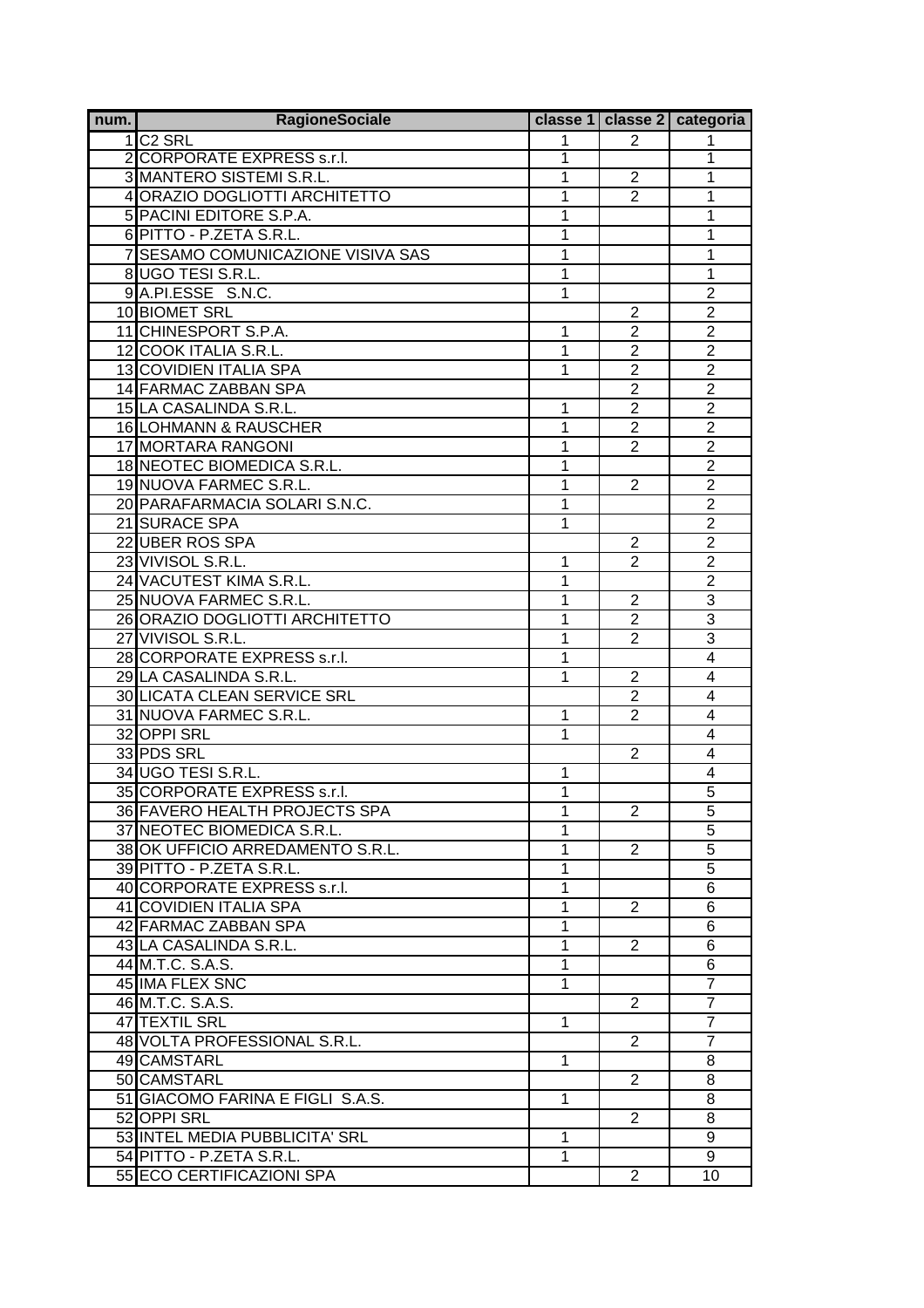| 56 AUTOMAZIONI PR SNA                          | 1            | $\overline{2}$                   | 12 |
|------------------------------------------------|--------------|----------------------------------|----|
| 57 AXITALIA S.R.L.                             |              | $\overline{2}$                   | 12 |
| 58 BOZZO IMPIANTI SRL                          | 1            | $\overline{2}$                   | 12 |
| 59 C <sub>2</sub> SRL                          | 1            | $\overline{2}$                   | 12 |
| 60 MANTERO SISTEMI S.R.L.                      | 1            | $\overline{2}$                   | 12 |
| 61 RGR ELECTRA SRL                             |              | $\overline{2}$                   | 12 |
| 62 SELESTA INGEGNERIA S.P.A.                   | 1            |                                  | 12 |
| 63 AUTOMAZIONI PR SNA                          | 1            | $\overline{2}$                   | 13 |
| <b>64 LEONCINI SRL</b>                         | 1            | $\overline{2}$                   | 13 |
| 65 OTIS SERVIZI SRL                            |              | $\overline{2}$                   | 13 |
| 66 PREFABBRICATIFOCO - F.IIi BISIO S.R.L.      | 1            |                                  | 13 |
| 67 TECNOEDILE SRL                              |              | 2                                | 13 |
| 68 VERNIPOLL S.R.L.                            | 1            | $\overline{2}$                   | 13 |
| 69 COMPAGNIA GENERALE SERVIZI INTEGRATI S.R.L. |              | $\overline{2}$                   | 14 |
|                                                |              |                                  |    |
| 70 EPORLUX S.R.L.                              |              | $\overline{c}$                   | 14 |
| 71 FIDENTE SPA                                 | 1            | $\overline{2}$                   | 14 |
| 72 IL RASTRELLO COOP.SOCIALE S.R.L.            | 1            |                                  | 14 |
| 73 LA SCOPA MERAVIGLIANTE SRL. COOP            | 1            | $\overline{2}$                   | 14 |
| 74 LICATA CLEAN SERVICE SRL                    |              | $\overline{2}$                   | 14 |
| 75 SOCIETA' COOPERATIVA OMEGA SERVICE          |              | $\overline{2}$                   | 14 |
| 76 COMPAGNIA GENERALE SERVIZI INTEGRATI S.R.L. |              | $\overline{2}$                   | 16 |
| 77 CORTESI SRL                                 |              | $\overline{2}$                   | 16 |
| 78 EPORLUX S.R.L.                              |              | $\overline{2}$                   | 16 |
| 79 EXXRO S.R.L.                                |              | $\overline{2}$                   | 16 |
| 80 LA SCOPA MERAVIGLIANTE SRL. COOP            | 1            | $\overline{2}$                   | 16 |
| 81 PICCO ALBERTO                               | 1            | $\overline{2}$                   | 16 |
| 82 SICURYA SRL                                 | 1            |                                  | 16 |
| 83 GLOBAL SECURITY SERVICE                     |              | 2                                | 18 |
| 84 SOCIETA' COOPERATIVA OMEGA SERVICE          |              | 2                                | 18 |
| 85 A.PI.ESSE S.N.C.                            | 1            |                                  | 19 |
| 86 ACQUA SU MISURA S.R.L.                      | 1            |                                  | 19 |
| 87 AUTOMAZIONI PR SNA                          | 1            | $\overline{2}$                   | 19 |
| 88 BOZZO IMPIANTI SRL                          | 1            | $\overline{2}$                   | 19 |
| 89 CESAG SRL                                   | 1            | $\overline{2}$                   | 19 |
| 90 CROCCO EMANUELE SRL                         | 1            | $\overline{2}$                   | 19 |
| 91 DUCALERESTAURO SRL                          |              | $\overline{2}$                   | 19 |
| 92 FILIBERTI STEFANO                           | 1            |                                  | 19 |
| 93 LEONCINI SRL                                | 1            | 2                                | 19 |
| 94 MARIO CAPACCI E C. S.A.S.                   | 1            |                                  | 19 |
| 95 MORTARA RANGONI                             | 1            | $\overline{2}$                   | 19 |
| 96 NEOTEC BIOMEDICA S.R.L.                     | 1            |                                  | 19 |
| 97 POWER ENERGY GREEN                          | $\mathbf{1}$ | $\overline{2}$                   | 19 |
| 98 POWETR ENERGY GREEN                         | 1            | $\overline{2}$                   | 19 |
| 99 PROTECNA SRL                                | 1            | $\overline{2}$                   | 19 |
| 100 RGR ELECTRA SRL                            |              | $\overline{2}$                   | 19 |
| 101 SARACINO SRL                               | 1            | $\overline{2}$                   | 19 |
| 102 TRADELECTRIC SRL                           | 1            |                                  | 19 |
| 103 AEC SPA                                    |              |                                  | 20 |
| 104 MARSH S.P.A.                               |              | $\overline{2}$<br>$\overline{2}$ |    |
|                                                |              |                                  | 20 |
| 105 ARCHIMEDE SPA                              | 1            | $\overline{2}$                   | 21 |
| 106 MEDIAGRAPHIC SRL                           | 1            | $\overline{2}$                   | 21 |
| 107 OPENJOBSMETIS SPA                          |              | $\overline{2}$                   | 21 |
| 108 SYNERGIE ITALIA AGENZIA PER IL LAVORO      |              | 2                                | 21 |
| 109 A.I.S. scrl                                | 1            |                                  | 22 |
| 110 WOLTERS KLUWER ITALIA SRL                  |              | 2                                | 22 |
| 111 DUCALERESTAURO SRL                         |              | $\overline{2}$                   | 23 |